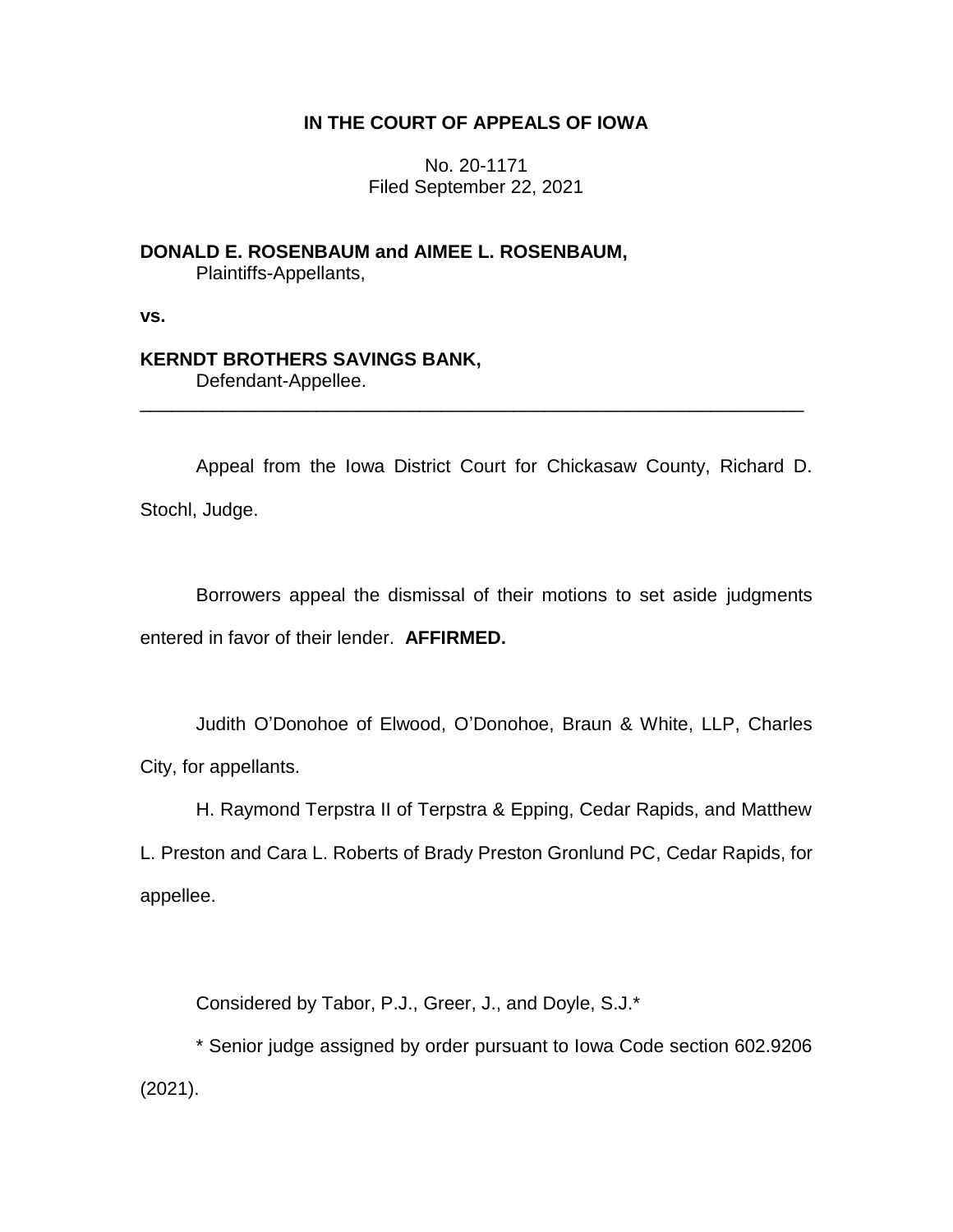## **TABOR, Presiding Judge.**

 $\overline{a}$ 

For the second time this year, borrowers Donald and Aimee Rosenbaum appeal a district court order in favor of their lender, Kerndt Brothers Savings Bank. In the first appeal, we affirmed the summary denial of their motion to set aside a sheriff's sale of their property. *Kerndt Brothers Sav. Bank v. Rosenbaum*, No. 20- 0509, 2021 WL 377812 (Iowa Ct. App. Feb. 3, 2021). In this second appeal, the Rosenbaums challenge orders entered in August and September 2020 dismissing their June 2020 petition<sup>1</sup> to set aside a "series" of five judgments for the bank on its foreclosure action.<sup>2</sup> The dismissal determined that the Rosenbaums filed their petition to set aside "far outside" the one-year filing requirement of Iowa Rules of Civil Procedure 1.1012 and 1.1013.

The Rosenbaums contest the dismissal on five grounds: (1) the first appeal (pending at the time of the initial briefing) did not preclude their new action to set aside the judgment; (2) their failure to appeal each "independent judgment" did not foreclose an action to set aside the judgment for alleged irregularities; (3) their action to set aside the judgment either by collateral attack or under rule 1.1013 was timely; (4) their action was not barred by res judicata, and (5) the "series" of

 $1$  The bank filed a pre-answer motion to dismiss that same month. In July, the Rosenbaums amended their petition to add a second count. That second count alleged they could mount a "collateral attack" on orders "subsequent to the original judgment of November 16, 2017" because the district court's jurisdiction terminated, rendering those orders void.

 $2$  The petition acknowledged: "The judgment, which was entered on November 16, 2017, did correctly state the principal balance of \$1,320,208.10. . . ." The petition then discussed four later orders: (1) a February 13, 2018 order adding attorney fees; (2) an April 15, 2019 order also adding attorney fees; (3) a May 3, 2019 nunc pro tunc order correcting the interest rate calculation; and (4) a final order on August 27, 2019, eliminating the one-year redemption period.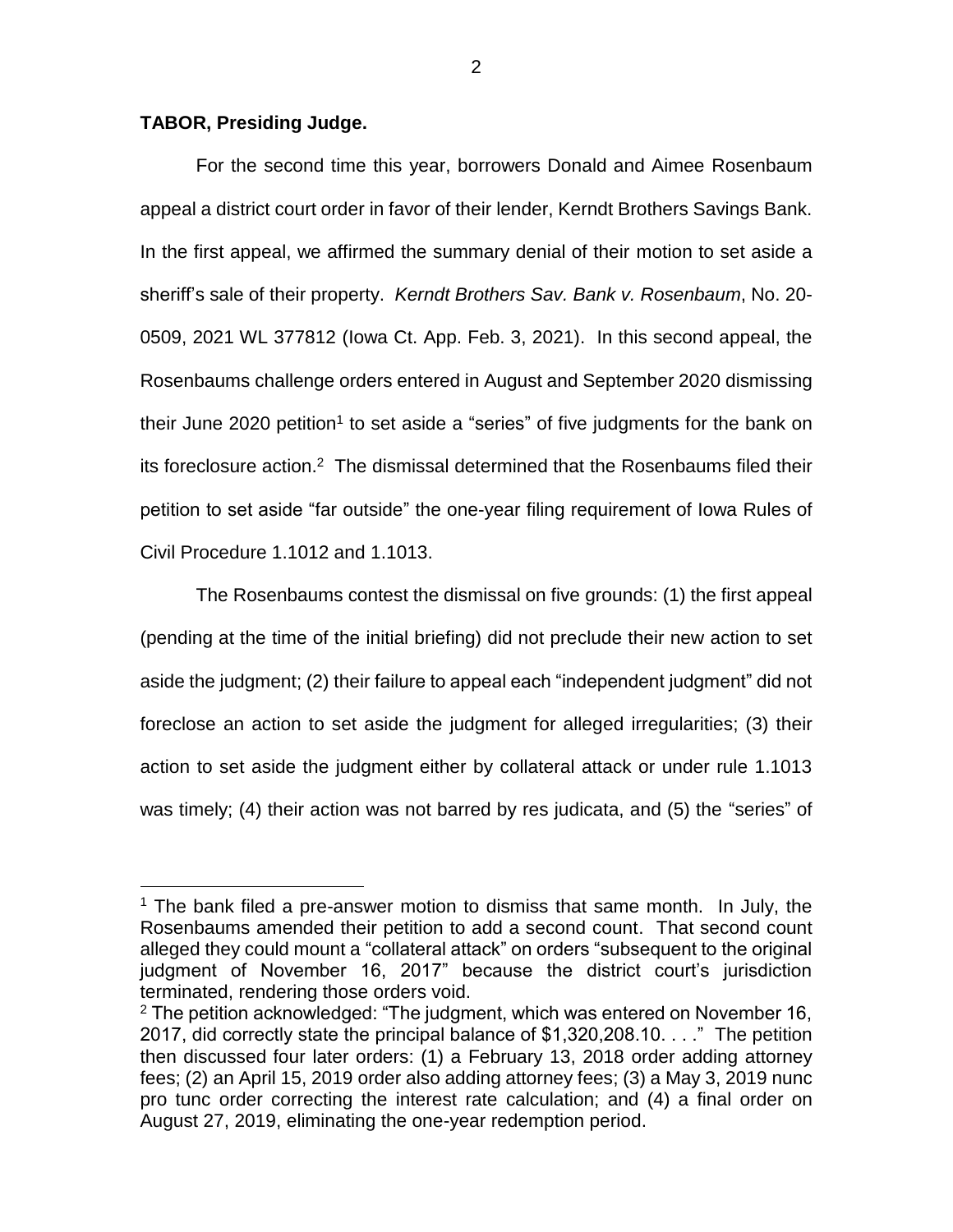judgments entered against them can be challenged any time by collateral attack because the court entered them without proper notice and hearing.

Defending the dismissal, the bank offers seven arguments: (1) the Rosenbaums did not comply with rule 1.1013 because they did not file the motion to set aside judgment in the original action; (2) the Rosenbaums violated the rules of appellate procedure by failing to offer into the record any of the five orders they seek to vacate; (3) the Rosenbaums' June 2020 petition was an untimely challenge to any judgment or order entered between November 2017 and May 2019; (4) the Rosenbaums had timely notice of the orders they seek to vacate; (5) vacating the August 2019 order would have no effect because the Rosenbaums waived their right to redemption by staying execution on the judgment; (6) the Rosenbaums are not entitled to equitable relief; and (7) the district court did not grant dismissal based on the appeal pending on the sheriff's sale.

We review the grant of a motion to dismiss for the correction of legal error. *Kingsway Cathedral v. Iowa Dep't Of Transp.*, 711 N.W.2d 6, 7 (Iowa 2006). The district court may dismiss an action if the petitioner cannot show a right of recovery under any conceivable state of facts. *Id*.

Like the district court, we find the Rosembaums missed the jurisdictional deadline in rule 1.1013. *See Carter v. Carter*, 957 N.W.2d 623, 646 (Iowa 2021) (holding district court lacked jurisdiction to hear defendant's second petition for relief because it was not filed within one year of judgment). Rule 1.1012 provides the right to vacate or modify a prior judgment, "[u]pon timely petition and notice under rule 1.1013." To be "timely" under Rule 1.1013(1), a petition "must be filed

3